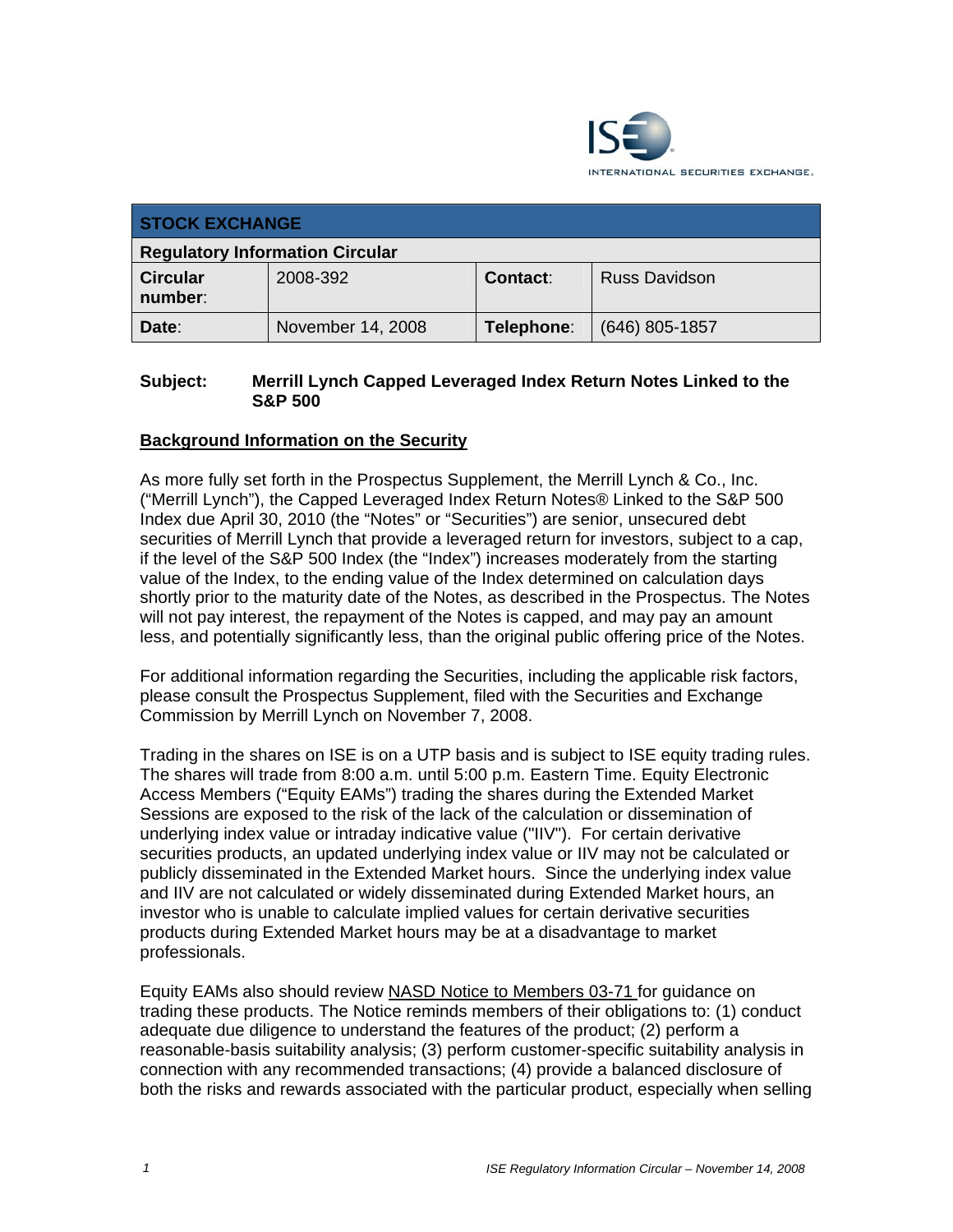to retail investors; (5) implement appropriate internal controls; and (6) train registered persons regarding the features, risk and suitability of these products.

**This Regulatory Information Circular is not a statutory Prospectus. Equity EAMs should consult the Trust's Registration Statement, SAI, Prospectus and the Fund's website for relevant information.**